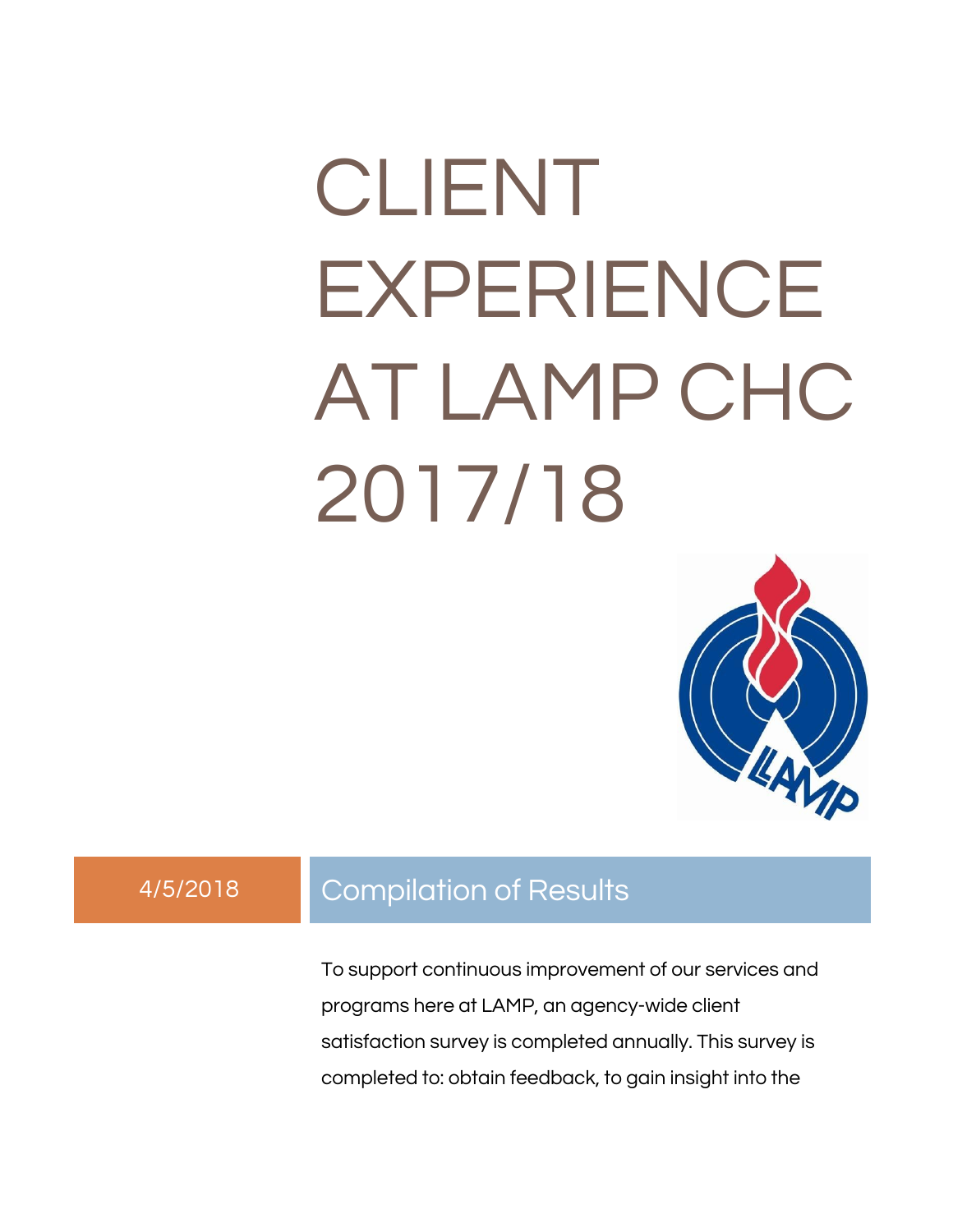experiences of our clientele, and to create and implement strategies that will overall enhance the operations of our organization.

## Client Experience at LAMP CHC 2017/18

#### **Background**

To better understand the needs of our community, an agency-wide client satisfaction survey is completed annually to evaluate the outcomes and operations of our organization. This client engagement piece allows for results to be used in the following ways:

- To inform LAMP's strategic planning;
- To analyze trends in compliments, complaints or concerns expressed by clients;
- To prioritize areas for improvement and present these to the Planning and Evaluation Committee, Continuous Improvement Committee, and senior leadership;
- To inform the accreditation process; and
- To construct comparative reports and use previous year's performance as a benchmark to assess current performance.

#### Survey Methodology

#### Sample Selection

By using convenience sampling, clients accessing programs were asked to fill out the survey while they waited for their appointments in our waiting rooms, or while they participated in programs. Volunteers were designated to collecting the data and assisting clients if needed. The survey was uploaded to Survey Monkey and the majority was collected through the use of iPads. Clients also had the option of completing the survey on paper and sending it back to us in the self-addressed stamped envelope provided. The survey was readily available in a variety of languages, and interpretation services were available by request if any clients needed it. Data collection started in **November, 2017** and ended in **March, 2018**.

#### Sample Size

This survey yielded a total of 625 (LK: 478, EM: 147) respondents, our goal for this year was to achieve **500** respondents, historically, this is the first year we have surpassed our target by 25%. Last year (2016/17) we only achieved 56.4% of our stretch target (282). We hope that the survey feedback findings will continue to inform future data collection strategies to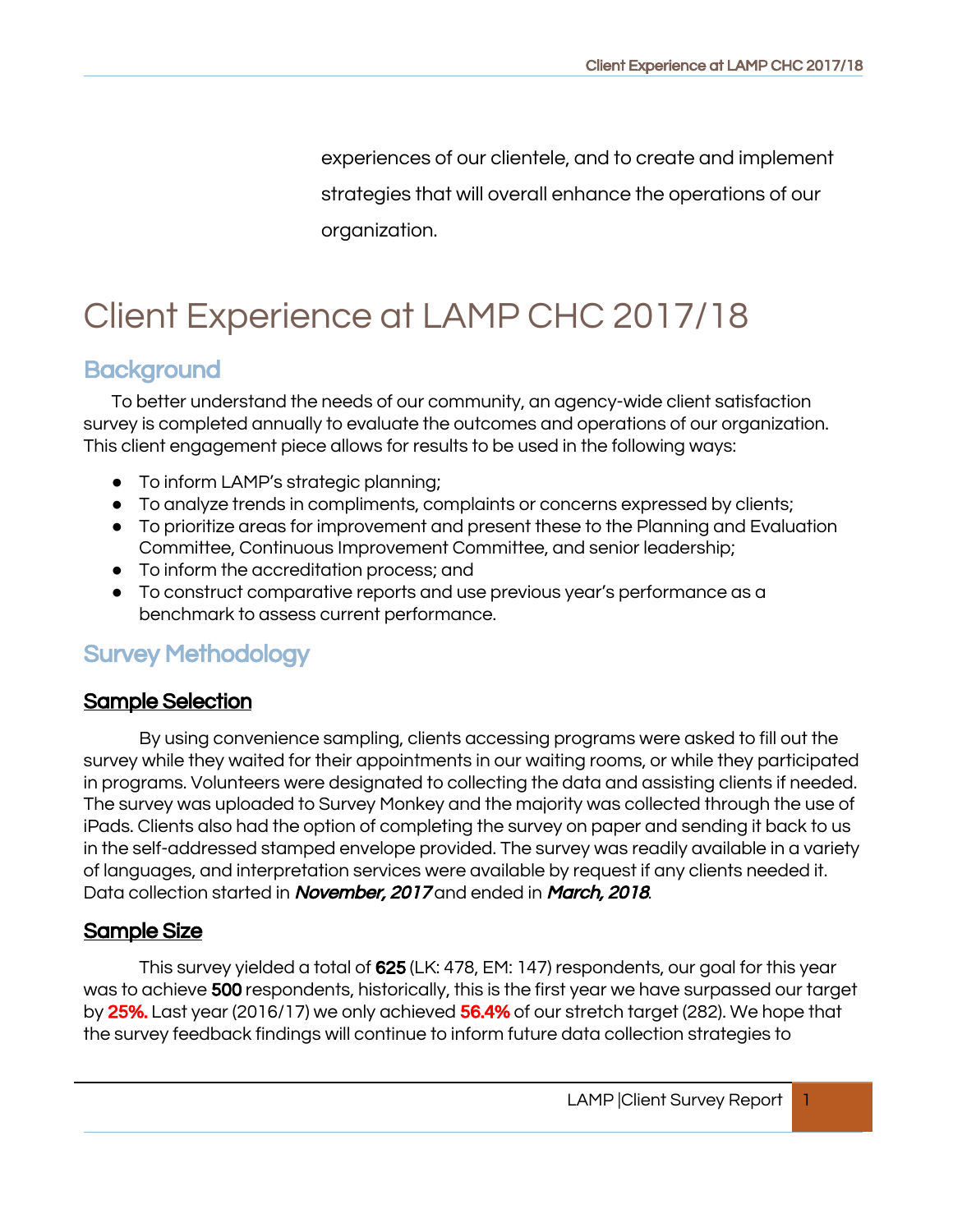maintain our yearly target response rate. Notably, there was a "skip question" functionality, to allow clients to skip a question if they did not want to provide an answer. A further breakdown of missing data will be provided in the **Key Findings and Results section** (see below).

#### **Questionnaire**

The survey was 9 pages long and included 29 questions. Questions were grouped into domains that measured the following: Access, Quality, Outcome, and Survey Feedback. Respondents were asked to rate their level of agreement with specific statements by using a standard 5-point Likert scale (ordinal). Scoring options range from 1 "Strongly disagree" to 5 "Strongly Agree" or 1 "Never" and 5 "Always". Socio-demographic questions were also asked to understand client profiles. Aside from quantitative questions, qualitative questions were also included on the survey to allow participants to provide open-ended feedback.

| <b>LAKESHORE</b>                                |              |
|-------------------------------------------------|--------------|
| <b>Age (N=432)</b> Skipped:46                   | Respondent   |
| $1 - 17$                                        | S            |
| 18-24                                           | 51 (11.81%)  |
| 25-34                                           | 17 (3.94%)   |
| 35-49                                           | 47 (10.88%)  |
| $50 - 64$                                       | 91 (21.06%)  |
| $65+$                                           | 101 (23.38%) |
| Decline to Answer                               | 117 (27.08%) |
|                                                 | 8(1.85%)     |
| Sex/Gender (N=429) Skipped:49                   |              |
| Male                                            | 156 (36.36%) |
| Female                                          | 266 (62.00%) |
| Transgender                                     | $0(0\%)$     |
| Transsexual                                     | $0(0\%)$     |
| <b>Intersex</b>                                 | $0(0\%)$     |
| Two-spirit                                      | $0(0\%)$     |
| Prefer not to answer                            | 7(1.63%)     |
| Do not know                                     | $3(0.70\%)$  |
| Other                                           | 1(0.23%)     |
| Highest level of Education (N=421) Skipped: 57  |              |
| 8 <sup>th</sup> grade or less                   | 39 (9.26%)   |
| Some high school, but did not graduate          | 70 (16.63%)  |
| High school graduate                            | 66 (15.68%)  |
| Some post-secondary education (2 years or less) | 45 (10.69%)  |
| College/ University Diploma or degree           | 168 (39.90%) |
| Trade apprenticeship or certificate             | 10 (2.38%)   |
| Prefer not to answer                            | 12 (2.85%)   |
| Do not know                                     | 11 (2.61%)   |

#### Sampling Population Demographics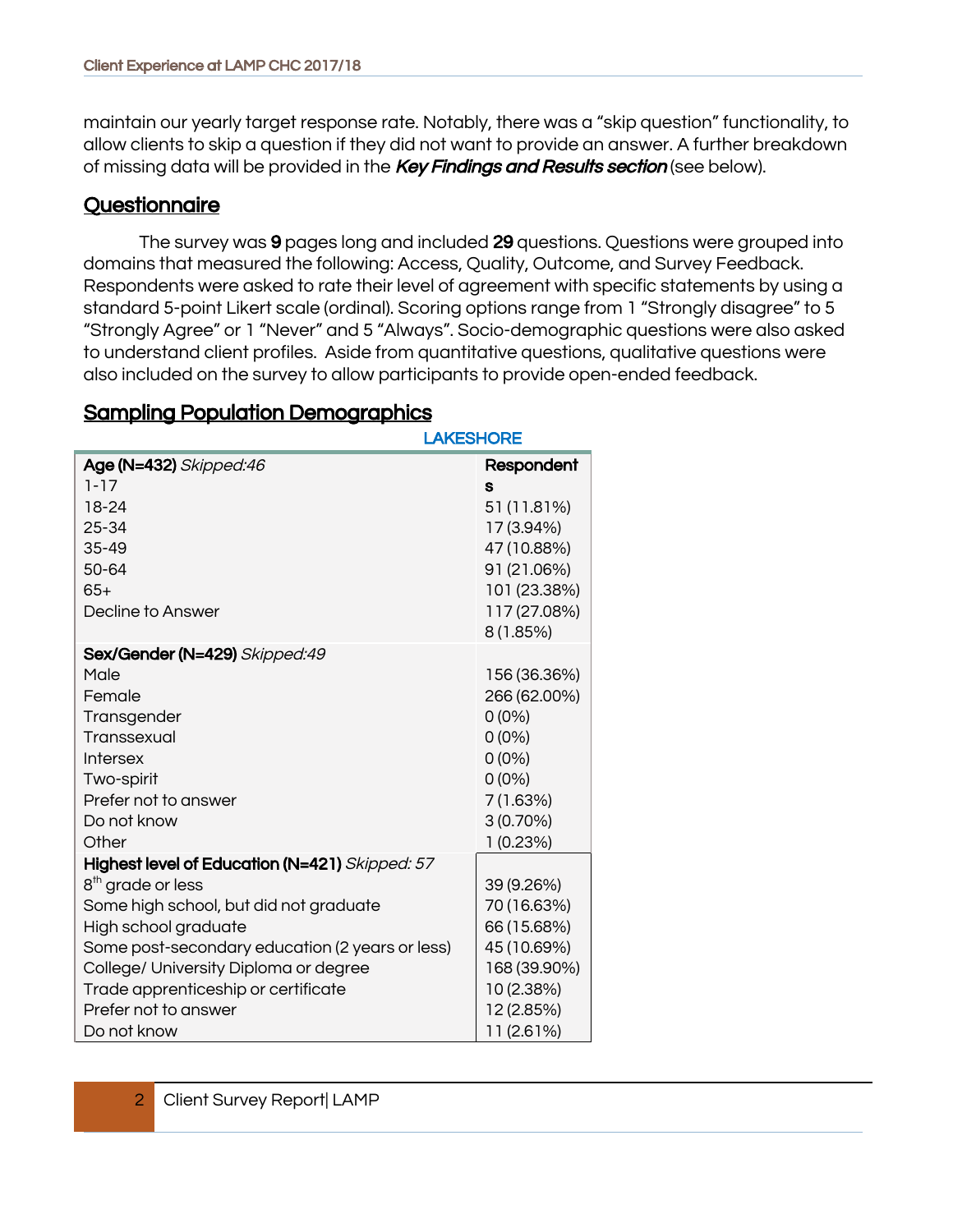| Sources of income (N=422) Skipped: 56       |              |
|---------------------------------------------|--------------|
| No income 457                               | 12 (2.63%)   |
| Social Assistance                           | 39 (8.53%)   |
| ODSP                                        | 56 (12.25%)  |
| Retirement pension                          | 106 (23.19%) |
| Other pension                               | 15 (3.28%)   |
| Employment income                           | 115 (25.16%) |
| Other income                                | 23 (5.03%)   |
| Self-employed                               | 5(1.09%)     |
| Prefer not to Answer                        | 53 (11.60%)  |
| Do not know                                 | 33 (7.22%)   |
| Total household income before taxes in 2016 |              |
| (N=425)                                     |              |
| Skipped: 53                                 | 72 (16.94%)  |
| Less than \$15,000                          | 47 (11.06%)  |
| \$15,000-\$19,999                           | 47 (11.06%)  |
| \$20,000-\$29,999                           | 25 (5.88%)   |
| \$30,000-\$39,999                           | 19 (4.47%)   |
| \$40,000-\$49,999                           | 14 (3.29%)   |
| \$50,000-\$59,999                           | 44 (10.35%)  |
| \$60,000 and over                           | 69 (16.24%)  |
| Prefer not to answer                        | 88 (20.71%)  |
| Do not know                                 |              |

| Age (N=137) Skipped: 10        | Responden   |
|--------------------------------|-------------|
| $1 - 17$                       | ts          |
| 18-24                          | 28 (20.44%) |
| 25-34                          | $0(0\%)$    |
| $35 - 49$                      | 11 (8.03%)  |
| 50-64                          | 53 (38.69%) |
| $65+$                          | 15 (10.95%) |
| Prefer not to Answer           | 23 (16.79%) |
|                                | 7(5.11%)    |
| Sex/Gender (N=126) Skipped: 21 |             |
| Male                           | 37 (29.37%) |
| Female                         | 90 (71.43%) |
| Transgender                    | 1(0.79%)    |
| Transsexual                    | $0(0\%)$    |
| <b>Intersex</b>                | $0(0\%)$    |
| Two-spirit                     | $0(0\%)$    |
| Prefer not to answer           | 1 (0.79%)   |
| Do not know                    | $0(0\%)$    |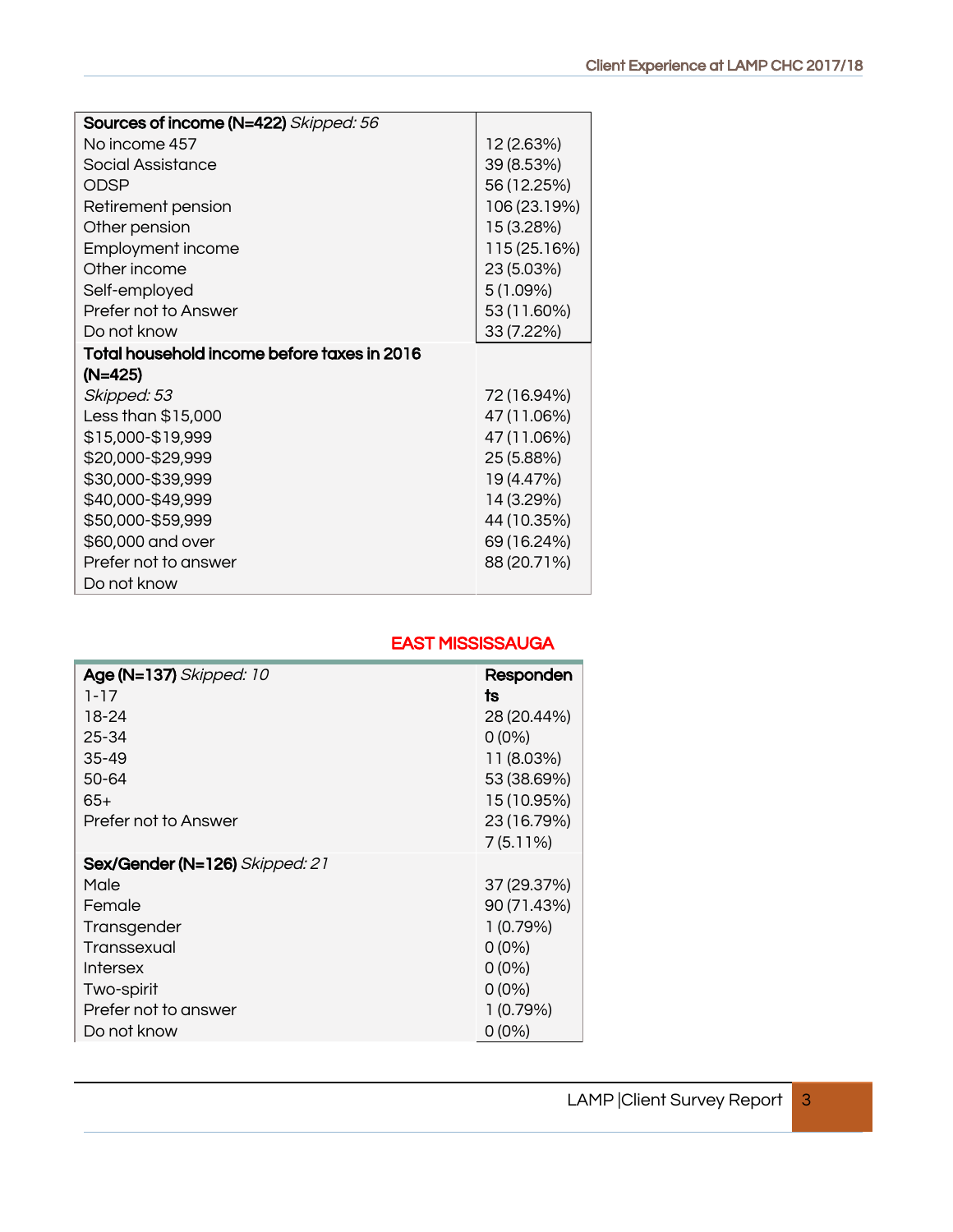| Highest level of Education (N=128) Skipped: 19  |             |
|-------------------------------------------------|-------------|
| 8 <sup>th</sup> grade or less                   | 14 (10.94%) |
| Some high school, but did not graduate          | 8 (6.25%)   |
| High school graduate                            | 22 (17.19%) |
| Some post-secondary education (2 years or less) | 4 (3.13%)   |
| College/ University Diploma or degree           | 72 (56.25%) |
| Trade apprenticeship or certificate             | $0(0\%)$    |
| Prefer not to answer                            | $5(3.91\%)$ |
| Do not know                                     | 3(2.34%)    |
| Sources of income (N=125) Skipped: 22           |             |
| No income 137                                   | 16 (11.68%) |
| Social Assistance                               | 8 (5.84%)   |
| <b>ODSP</b>                                     | 3(2.19%)    |
| Retirement pension                              | 12 (8.76%)  |
| Other pension                                   | 1(0.73%)    |
| <b>Employment income</b>                        | 41 (29.93%) |
| Other income                                    | 21 (15.33%) |
| Self-employed                                   | 7(5.11%)    |
| Prefer not to answer                            | 21 (15.33%) |
| Do not know                                     | $7(5.11\%)$ |
| Total household income before taxes in 2016     |             |
| $(N=127)$                                       |             |
| Skipped: 20                                     | 28 (22.05%) |
| Less than \$15,000                              | 21 (16.54%) |
| \$15,000-\$19,999                               | 18 (14.17%) |
| \$20,000-\$29,999                               | 14 (11.02%) |
| \$30,000-\$39,999                               | 5(3.94%)    |
| \$40,000-\$49,999                               | 1(0.79%)    |
| \$50,000-\$59,999                               | 1(0.79%)    |
| \$60,000 and over                               | 21 (16.54%) |
| Prefer not to answer                            | 18 (14.17%) |
| Do not know                                     |             |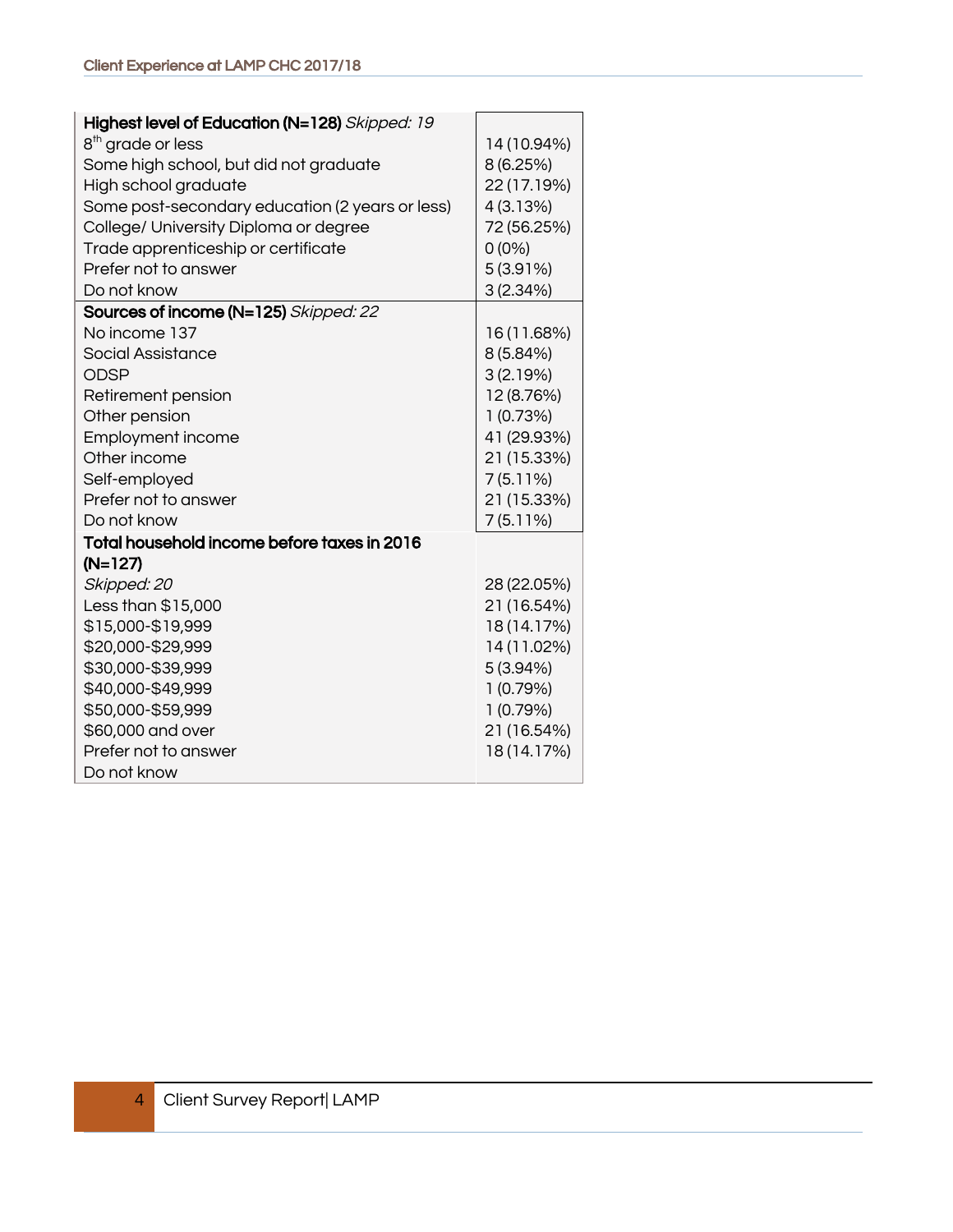| How do you describe your health?<br>$(1 = Poor.5 = Excellent)$ | <b>Weighted Average</b><br>(5-point scale) | Percenta<br>ge |
|----------------------------------------------------------------|--------------------------------------------|----------------|
| $LAKESHORE (N=419, skipped:59)$                                | 3.25                                       | 65%            |
| <b>EAST MISSISSAUGA</b> (N=131, skipped: 16)                   | 3.45                                       | 69%            |

Overall, clients rate their overall health as good.

### Key Findings and Results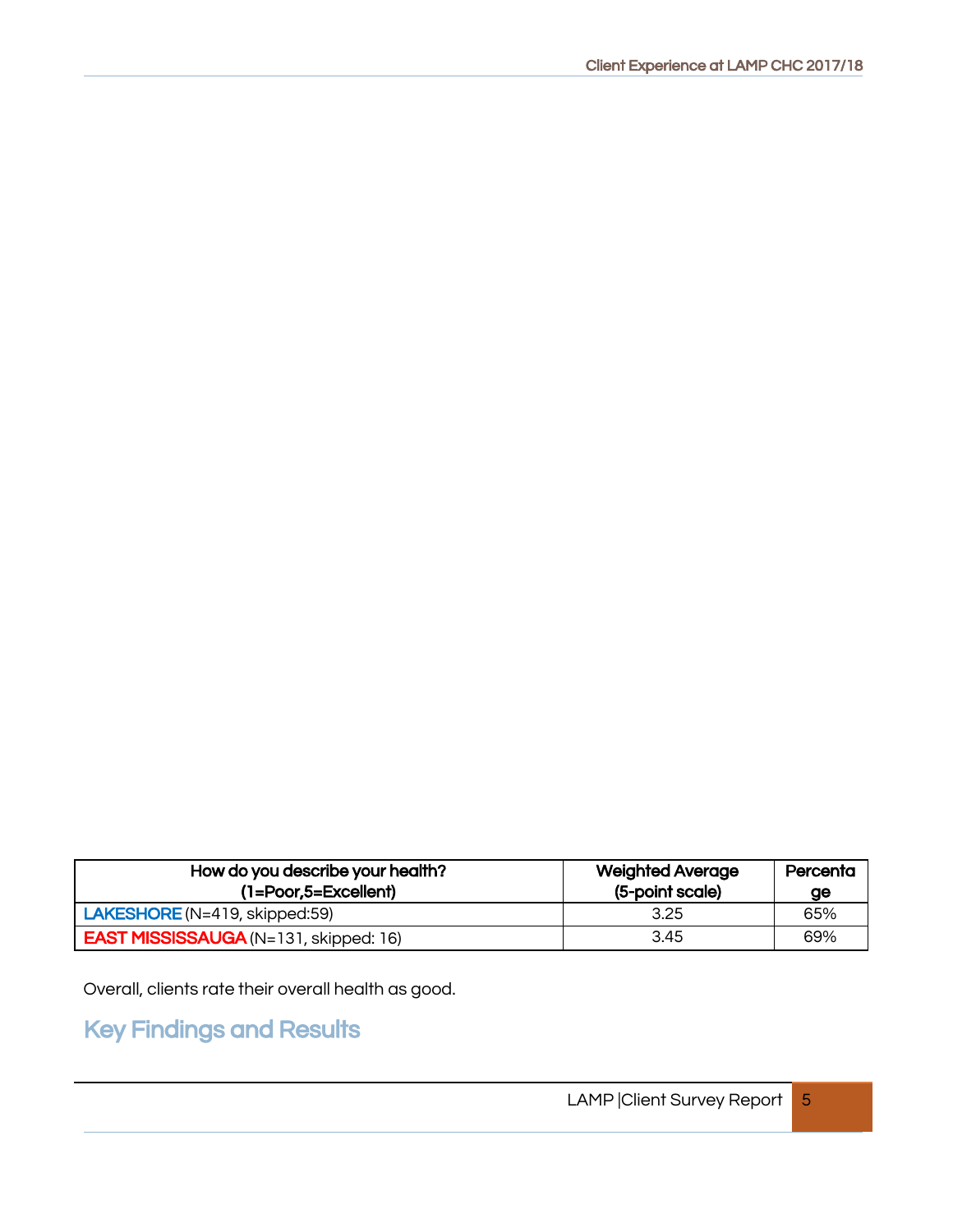#### 1. Access

To better understand the effectiveness of our programs, we asked clients to report on the duration of time they have been accessing programs and services at LAMP. Summations of various time periods are provided below for comparison by each site. Evidently, a predominant amount of our clients, 70.28%, have been accessing LAMP's Lakeshore site programs/services continuously within a 2 to 10+ year timeframe. This percentage is much lower for the East Mississauga site, 40%, indicating a slightly newer clientele (46.7%, 0-12 months).

| <b>LAKESHORE</b>  |                    |  |
|-------------------|--------------------|--|
| Duration (N=434)  | <b>Respondents</b> |  |
| 44 skipped        |                    |  |
| $<$ than 3 months | 30 (6.91 %%)       |  |
| 3 to 6 months     | 24(5.53%)          |  |
| 6 to 12 months    | 34 (7.83%)         |  |
| 12 to 24 months   | 41 (9.45%)         |  |
| 2 to 5 years      | 110 (25.35%)       |  |
| 5 to 10 years     | 88 (20.28%)        |  |
| 10+ years         | 107 (24.65%)       |  |

#### EAST MISSISSAUGA

| Duration (N=137)<br>10 skipped | <b>Respondents</b> |
|--------------------------------|--------------------|
| $<$ than 3 months              | 33(24.09%)         |
| 3 to 6 months                  | 15 (10.95%)        |
| 6 to 12 months                 | 16(11.68%)         |
| 12 to 24 months                | 18(13.14%)         |
| 2 to 5 years                   | 50 (36.50%)        |
| 5 to 10 years                  | 5(3.65%)           |
| $10+$ years                    | $O(0\%)$           |
|                                |                    |

Services/Programs accessed within the past year at Lakeshore: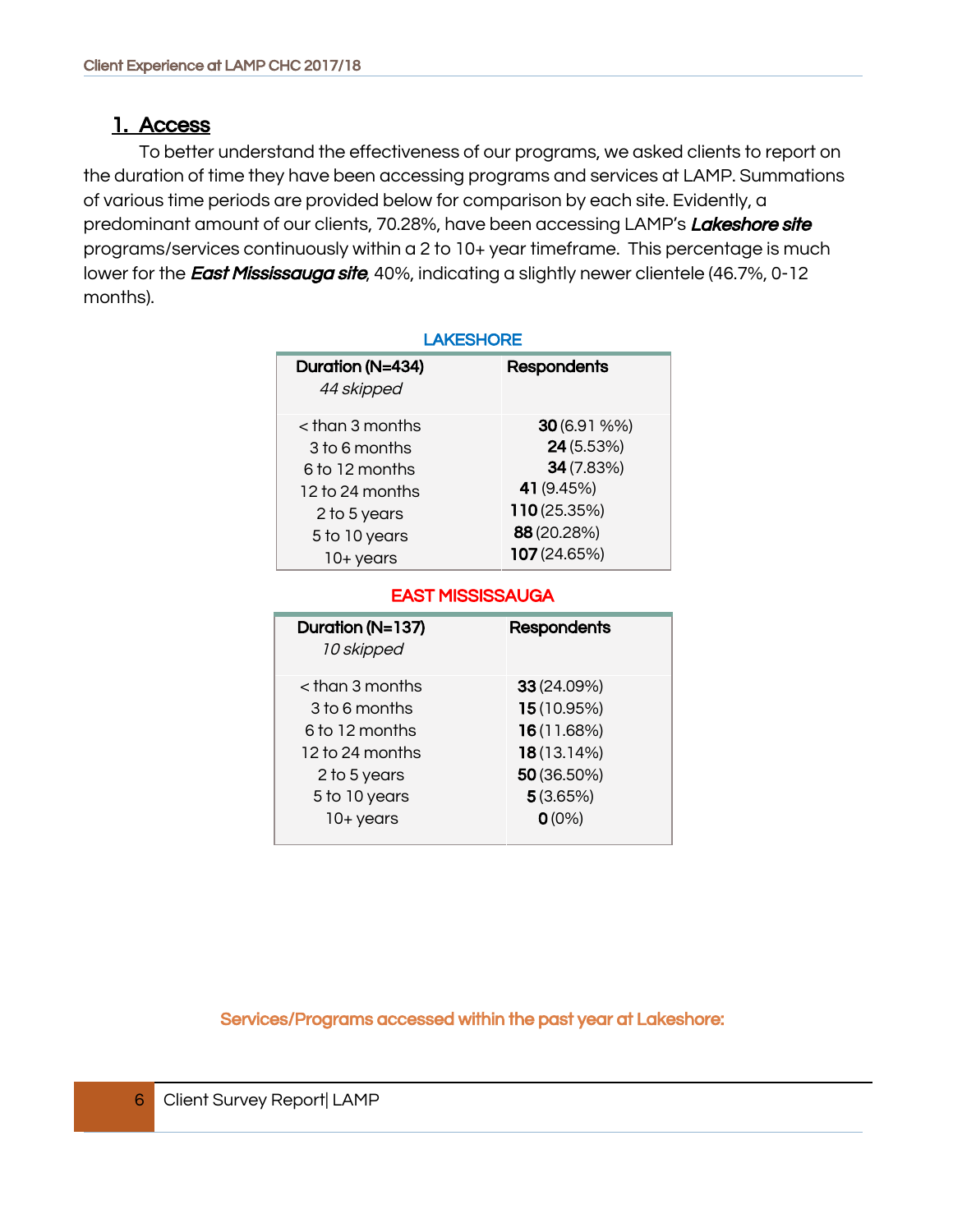| Program/Service (N=418), skipped: 60                | Percentag | Count |
|-----------------------------------------------------|-----------|-------|
|                                                     | e         |       |
| Adult Drop-In                                       | 7%        | 69    |
| <b>Adult Learning Program</b>                       | 3%        | 28    |
| ASK! (income tax, legal, form filling, etc.)        | 11%       | 109   |
| <b>Among Friends</b>                                | 4%        | 44    |
| <b>Breakfast Club</b>                               | 2%        | 22    |
| Chiropody (Foot Care)                               | 9%        | 92    |
| Dental                                              | 2%        | 18    |
| Occupational Health                                 | 2%        | 22    |
| <b>Ontario Early Years Centre</b>                   | 7%        | 70    |
| Doctor, Nurse or Nurse Practitioner (Primary Health | 19%       | 184   |
| Care)                                               |           |       |
| Dietitian                                           | 7%        | 66    |
| Physiotherapy                                       | 0%        | 1     |
| Rathburn Area Youth (RAY)                           | 2%        | 21    |
| South Etobicoke Youth Assembly (SEYA)               | 1%        | 8     |
| <b>Street Level</b>                                 | 5%        | 50    |
| Social Worker                                       | 7%        | 73    |
| Speech and Language                                 | $1\%$     | 10    |
| West Toronto Diabetes Education Program (WTDEP)     | 4%        | 43    |
| <b>Harm Reduction</b>                               | 3%        | 28    |
| Telemedicine                                        | 0%        | 4     |
| Other (please specify)                              | 2%        | 16    |
| <b>Total count</b>                                  | 100.00%   | 978   |

Other responses: Natural path; psychiatry; Volunteer; Yoga; PHN-infant hearing test; Veterinarian; yoga; Housing adviser; English; Angel Management; Housing; application for Toronto Housing; LAMP YMCA; events; sports; Naturopathic clinic

#### Services/Programs accessed within the past year at East Mississauga:

| Program/Service (N=131), skipped: 16                       | Percenta<br>ge | Count |
|------------------------------------------------------------|----------------|-------|
| Chiropody (Foot Care)                                      | 1%             |       |
| <b>Diabetes Care</b>                                       | 0%             |       |
| Social Worker                                              | 1%             |       |
| Queer and Trans Programs                                   | 0%             |       |
| Dental Clinic                                              | 93%            | 126   |
| Activate It                                                | 0%             |       |
| Doctor, Nurse, or Nurse Practitioner (Primary Health Care) | 1%             | ⌒     |
| <b>Community Dietitian</b>                                 | 1%             |       |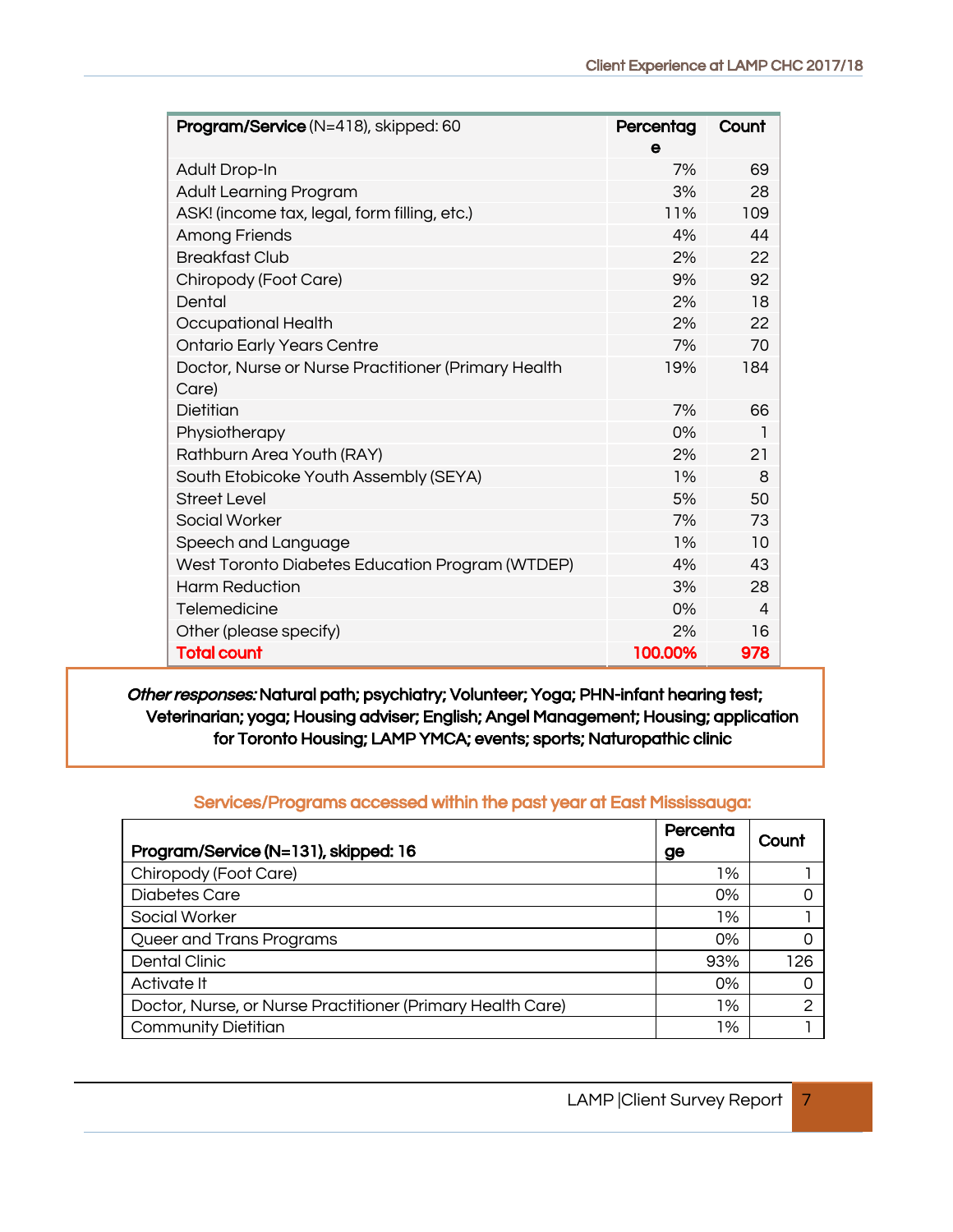| Information and Referral Program (including Commissioner of<br>Affidavits) | $1\%$ |  |
|----------------------------------------------------------------------------|-------|--|
| <b>Seniors Groups</b>                                                      | 2%    |  |
| Physiotherapy                                                              | $1\%$ |  |
| <b>Total Count</b>                                                         | 100%  |  |

#### LAKESHORE

| <b>ACCESS</b> (N=474, Skipped: 4)                                                               | Weighted<br>Average<br>(5-point<br>scale) | Percenta<br>ge |
|-------------------------------------------------------------------------------------------------|-------------------------------------------|----------------|
| How often are you able to get services in a language of your choice?                            | 4.68                                      | 94%            |
| The staff tell me about other LAMP programs and services that are offered<br>within the agency. | 4.05                                      | 81%            |
| The staff help me connect to services or supports I need at LAMP CHC or in<br>my community.     | 4.27                                      | 85%            |
| The staff members are easy to talk to and encourage me to ask questions.                        | 4.57                                      | 91%            |
| can get an appointment when I need one.                                                         | 4.34                                      | 87%            |
| Staff and programs are able to meet my mental health needs.                                     | 4.38                                      | 88%            |
| can find my way around the building.                                                            | 4.53                                      | 91%            |

The overall high ratings (>81%) suggest that in terms of accessibility, the Lakeshore site is performing well from clients' perspectives. The highest endorsement (94%) was indicated when clients were asked how often they are able to get services in a language of their choice.

| $ACCESS (N=147)$                                                                                | Weighted<br>Average<br>(5-point<br>scale) | Percenta<br>ge |
|-------------------------------------------------------------------------------------------------|-------------------------------------------|----------------|
| How often are you able to get services in a language of your choice?                            | 4.14                                      | 83%            |
| The staff tell me about other LAMP programs and services that are offered<br>within the agency. | 3.25                                      | 65%            |
| The staff help me connect to services or supports I need at LAMP CHC or in<br>my community.     | 3.69                                      | 74%            |
| The staff members are easy to talk to and encourage me to ask questions.                        | 4.64                                      | 93%            |
| I can get an appointment when I need one.                                                       | 4.23                                      | 85%            |
| Staff and programs are able to meet my mental health needs.                                     | 4.49                                      | 90%            |
| can find my way around the building.                                                            | 4.73                                      | 95%            |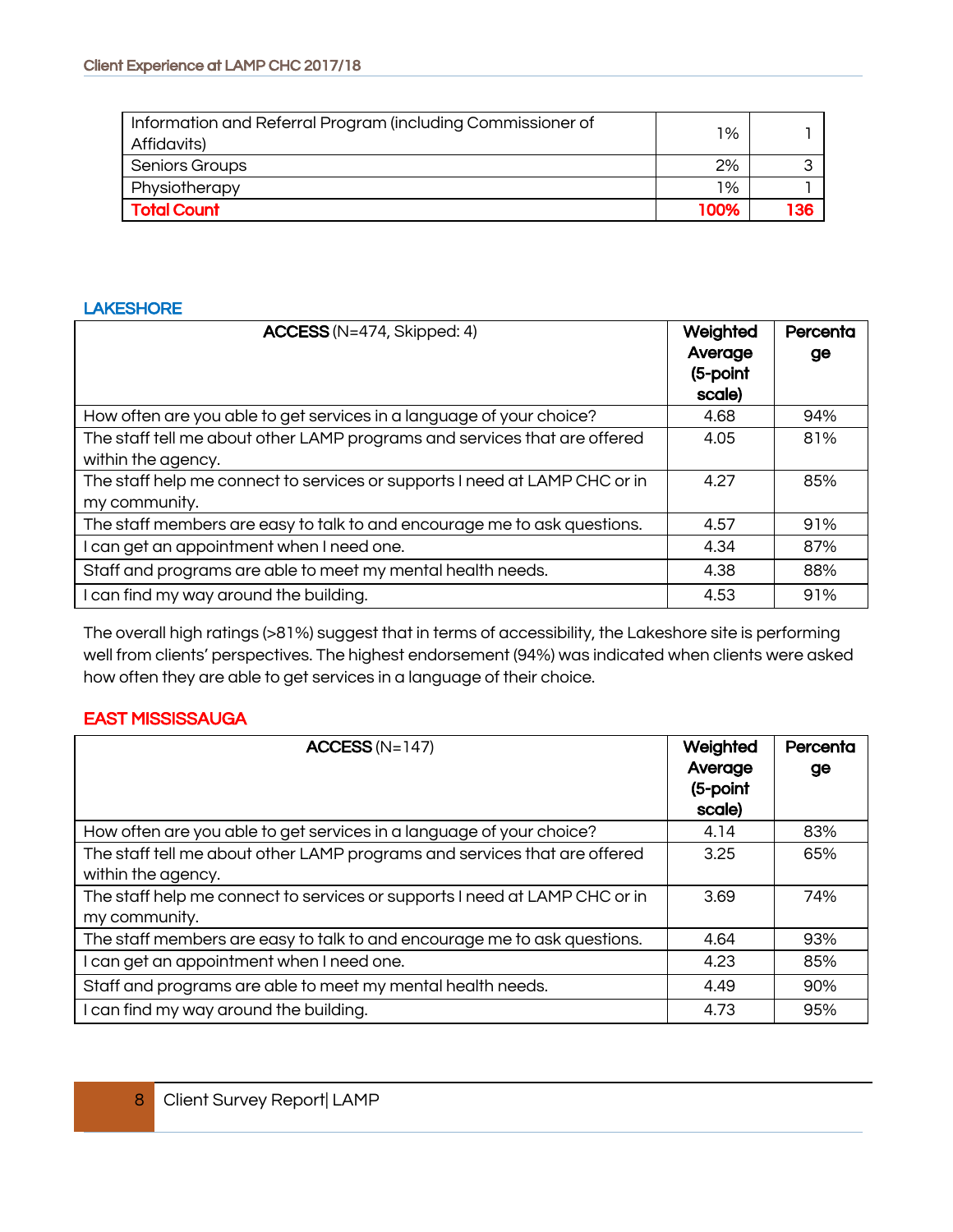Areas that were rated the lowest include staff not telling clients about the other programs and services offered at LAMP (65%) and staff not helping clients to connect to other services/supports that they need at LAMP or in their community (74%), which indicates an area for improvement. The statement that received the highest endorsement was related to clients being able to find their way around the building (95%).

- With regards to *feeling comfortable and welcome at the center*, 94% of clients reported "yes" at the Lakeshore site (N=465) and 100% indicated "yes" for the East Mississauga site (N=141).
- For those that did not feel welcome at the Lakeshore site, the top reasons why that were identified include: age (22%), race or ethnicity (15%), mental health status (15%), and income level or employment status (14%).

Other reasons identified include: "staff judge me for being an addict," "because of suspected substance abuse," "homeless," "I don't look poor, but I don't look rich," and "when some people are intoxicated and violent."

For those that did not feel welcome at the East Mississauga site, the top reasons why that were identified include: because English is not my first language (25%) and because of my income level or employment status (9%). No significant commentary was made for this site.

#### Barriers to Access

Clients were asked to identify pre-determined factors that prevented them from attending programs/services. Some of the top reasons identified for the Lakeshore site (N=380) were: *transportation costs/issues (13%)* and *hours of service (7%).* 

#### Lakeshore commentary:

- "Lack of knowledge of programs available"
- "would like more evenings booking"
- "difficult to access most OEYC they are often in basements and with twins it is very difficult to get into a non-accessible location. I either have to carry them both at the same time or leave one in the stroller and bring the other in. Neither are great options"
- "parking"
- "no ramps at entrances"
- "should have more translators for polish and Russian-speaking people"
- "I use a powerchair to get around. LAMP staff are not equipped to help me"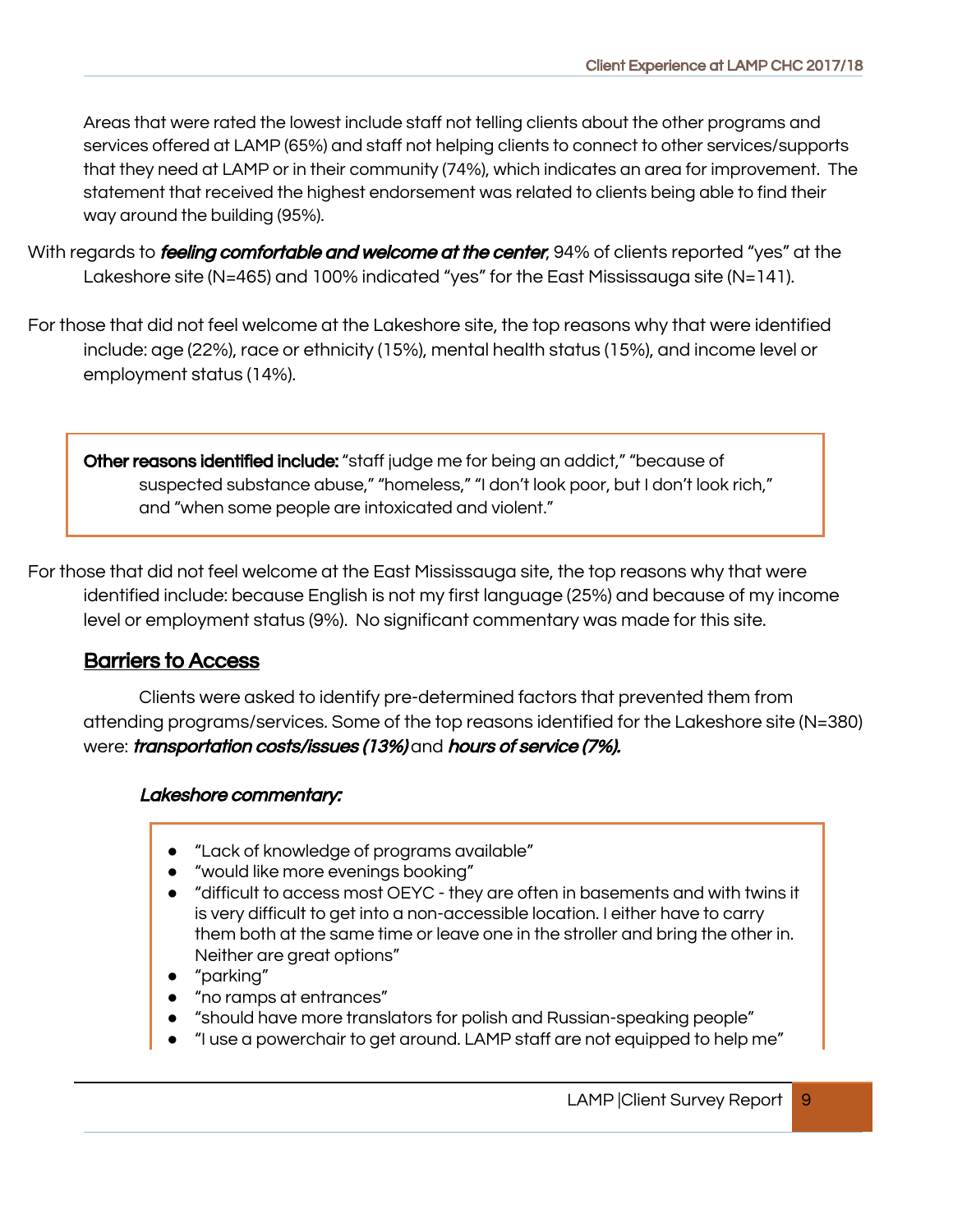- "Nutritional program hours"
- "Some aggressive comments, sexist attendees are frequently expressed by some clients, screaming and shouting often occurs at Adult Drop-In"
- "staff not always kind or welcoming"
- "at drop in. Lots of fights, violent behaviour by males. Lots of nasty attacks/swearing, stolen items. Violent people aren't asked to leave, they make physical threats. Some clients get preferential treatment (friends of staff) to women"

At the East Mississauga site  $(N=106)$ , some of the top reasons that were identified include: location (8.5%), transportation costs/issues (6.6%), and services not in my language (4.7%). No significant commentary was made for this site.

#### 2. Quality

#### **LAKESHORE**

| <b>QUALITY</b> (N=455, Skipped: 23)                                                                                | Weighted<br>Average<br>(5-point<br>scale) | Percenta<br>ge |
|--------------------------------------------------------------------------------------------------------------------|-------------------------------------------|----------------|
| Do LAMP staff members give you information that you can use to<br>improve your health and well-being?              | 4.40                                      | 88%            |
| How often are you asked to give input into the programs and services<br>you use?                                   | 3.19                                      | 64%            |
| Do LAMP staff members treat you like an equal when you look at what is<br>best for your life?                      | 4.55                                      | 91%            |
| How often do the programs and services offered by LAMP meet your<br>needs?                                         | 4.24                                      | 85%            |
| Overall, how would you rate the quality of care and services you received<br>at LAMP? (5 "Excellent" and 1 "Poor") | 4.35                                      | 87%            |

When asked to rate how often they are asked to give input into programs and services used, respondents scored a 64% frequency level indicating that client engagement is an area for improvement. The questions that were scored the highest asked if clients felt that staff members treated them as an equal when looking at what is best for their life (91%) and if staff members provided clients with information that they can use to improve their health and well-being (88%). In addition, clients were asked to rate the quality of care and services they received with 5 being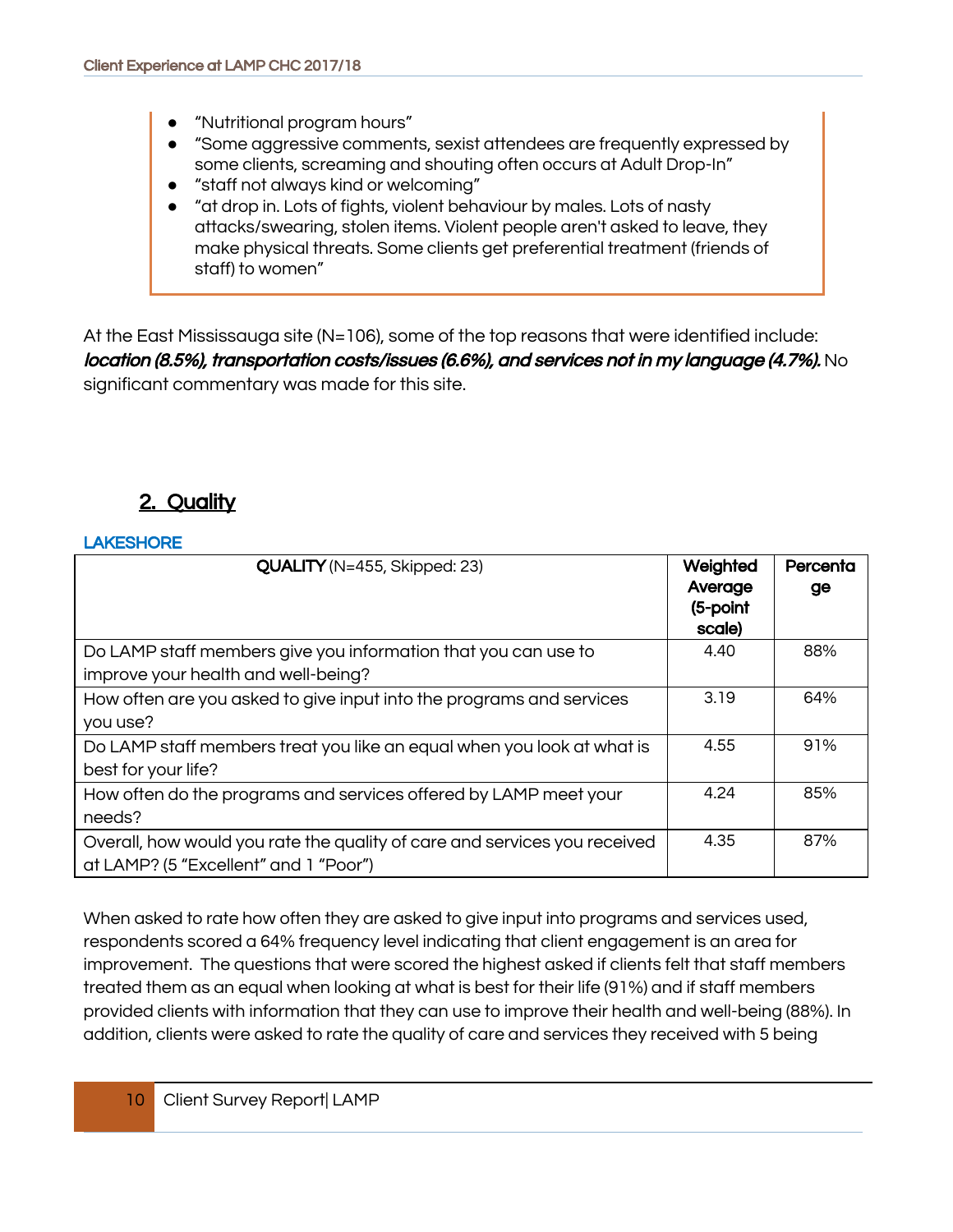"Excellent" and 1 being "Poor". The Lakeshore site was scored at 87% indicating that clients perceived care and services to be excellent and of high quality.

#### EAST MISSISSAUGA

| $QUALITY$ (N=140, Skipped: 7)                                             | Weighted<br>Average<br>(5-point<br>scale) | Percenta<br>ge |
|---------------------------------------------------------------------------|-------------------------------------------|----------------|
| Do LAMP staff members give you information that you can use to            | 4.29                                      | 86%            |
| improve your health and well-being?                                       |                                           |                |
| How often are you asked to give input into the programs and services      | 3.41                                      | 68%            |
| you use?                                                                  |                                           |                |
| Do LAMP staff members treat you like an equal when you look at what is    | 4.66                                      | 93%            |
| best for your life?                                                       |                                           |                |
| How often do the programs and services offered by LAMP meet your          | 4.45                                      | 89%            |
| needs?                                                                    |                                           |                |
| Overall, how would you rate the quality of care and services you received | 4.46                                      | 89%            |
| at LAMP? (5 "Excellent" and 1 "Poor")                                     |                                           |                |

Consistent with the Lakeshore site's findings, when asked to rate how often they are asked to give input into programs and services used; respondents scored a 68% frequency level indicating that client engagement is an area for improvement. The questions that were scored the highest asked if clients felt that staff members treated them as an equal when looking at what is best for their life (93%) and how often do the programs and services offered by LAMP meet your needs? (89%), indicating that services and programs always met their needs. In addition, clients were asked to rate the quality of care and services they received with 5 being "Excellent" and 1 being "Poor". The East Mississauga site was scored at 89% indicating that clients perceived care and services to be excellent and of high quality.

#### 3. Outcome

#### **LAKESHORE**

| <b>OUTCOME</b> (N=450, Skipped: 28)                               | Weighted                      | Percenta |
|-------------------------------------------------------------------|-------------------------------|----------|
|                                                                   | Average<br>(5-point<br>scale) | ge       |
| LAMP's programs and services have helped me improve my health and | 4.37                          | 87%      |
| well-being.                                                       |                               |          |
| LAMP has a positive impact on my community.                       | 4.51                          | 90%      |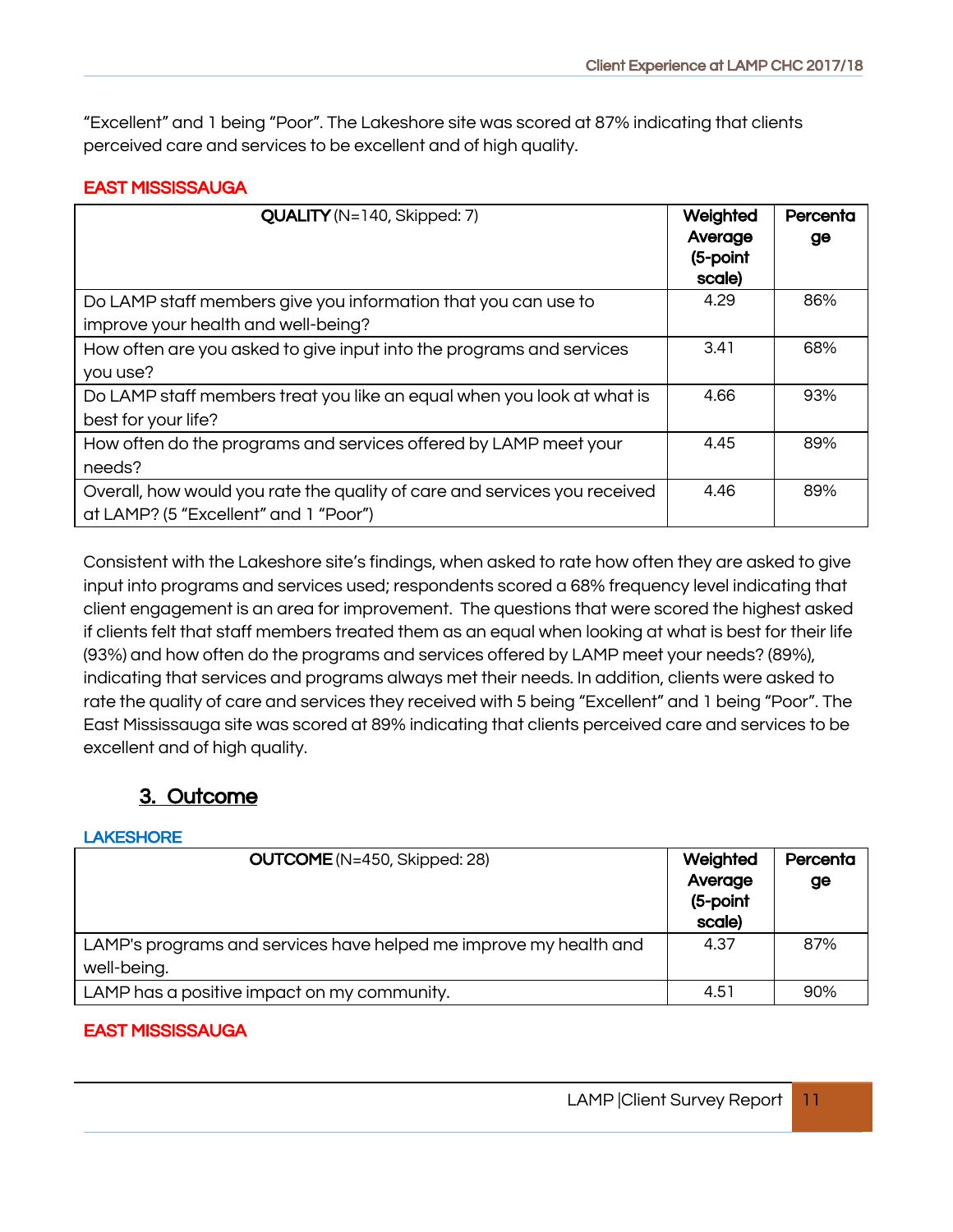| <b>OUTCOME</b> ( $N=138$ , Skipped: 9)                            | Weighted<br>Average<br>(5-point<br>scale) | Percenta<br>ge |
|-------------------------------------------------------------------|-------------------------------------------|----------------|
| LAMP's programs and services have helped me improve my health and | 4.49                                      | 90%            |
| well-being.                                                       |                                           |                |
| LAMP has a positive impact on my community.                       | 4.58                                      | 92%            |

High levels of agreement for both sites (>85%) indicate that LAMP's program and services have been effective in improving the health and well-being of our clientele and in having a positive impact on the community.

#### Would you refer a family member or friend to LAMP CHC?

For the Lakeshore site clients (N=446), 94% indicated that they would refer a family member or friend to LAMP. When asked to explain their answers clients indicated:

- "Nice doctors"
- "LAMP is there to answer their questions and to provide help"
- "Very good care and service"
- "Service valuable to the community"
- "Accessible-Friendly-multi services-open-etc"
- "Great space to be"
- "Convenient location and wait times are reasonable"
- "Great for child to socialize"
- "Very helpful, informative"
- "As a new mother, The LAMP programs got me out of the house and gave me the ability to connect with other families. The resources and conversations in baby club help ease my new mother fears. I now use lamp and/or affiliated programs at least once a week. It's always a positive experience for me and my children"
- "I find the environment inclusive and caring. So I will encourage others to join"

For the East Mississauga site clients (N=139), 96% indicated that they would refer a family member or friend to LAMP. When asked to explain their answers clients indicated:

"It's a very friendly and helpful community"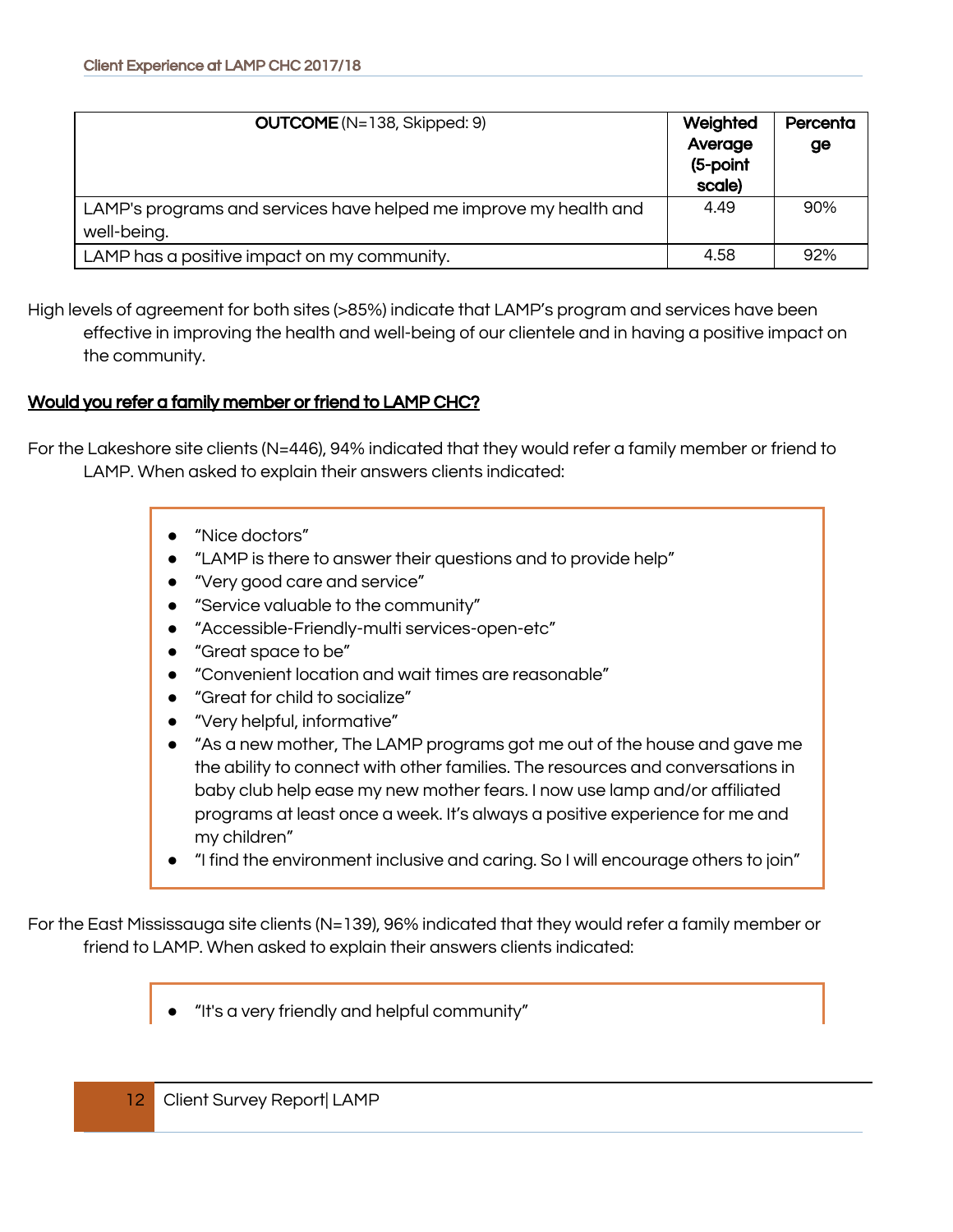- "This is excellence way to help people who cannot afford, the dentist and dental staff is awesome."
- "Excellent quality of service and staff."
- "Friendly, CARING, PROFESSIONAL"
- "Very productive environment."

#### 4. Survey Feedback

#### LAKESHORE

| <b>SURVEY FEEDBACK</b> (N=440, Skipped: 38)                       | Weighted<br>Average<br>(5-point<br>scale) | Percenta<br>ge |
|-------------------------------------------------------------------|-------------------------------------------|----------------|
| This survey gave me the chance to express my opinions about LAMP. | 4.45                                      | 89%            |
| The survey was about the right length.                            | 4.36                                      | 87%            |

#### \*73.3% of clients filled out the survey on their own \*26.7% of clients reported having a staff member help them fill out the survey

#### EAST MISSISSAUGA

| <b>SURVEY FEEDBACK</b> ( $N=139$ , Skipped: 8)                    | Weighted<br>Average<br>(5-point<br>scale) | Percenta<br>ge |
|-------------------------------------------------------------------|-------------------------------------------|----------------|
| This survey gave me the chance to express my opinions about LAMP. | 4.39                                      | 88%            |
| The survey was about the right length.                            | 4.30                                      | 86%            |

#### \*94% of clients filled out the survey on their own \*6% of clients reported having a staff member help them fill out the survey

Overall, clients strongly favor the client feedback survey (>86%) and view it as an opportunity to openly express their opinions about LAMP.

#### 5. Client Commentary

In efforts to get client's feedback about their experience at programs, respondents were asked: "What would you like to see different at LAMP? How can we improve?"

Based on the frequency of comments, the qualitative answers provided below were analyzed and deemed important to highlight (please see tables below).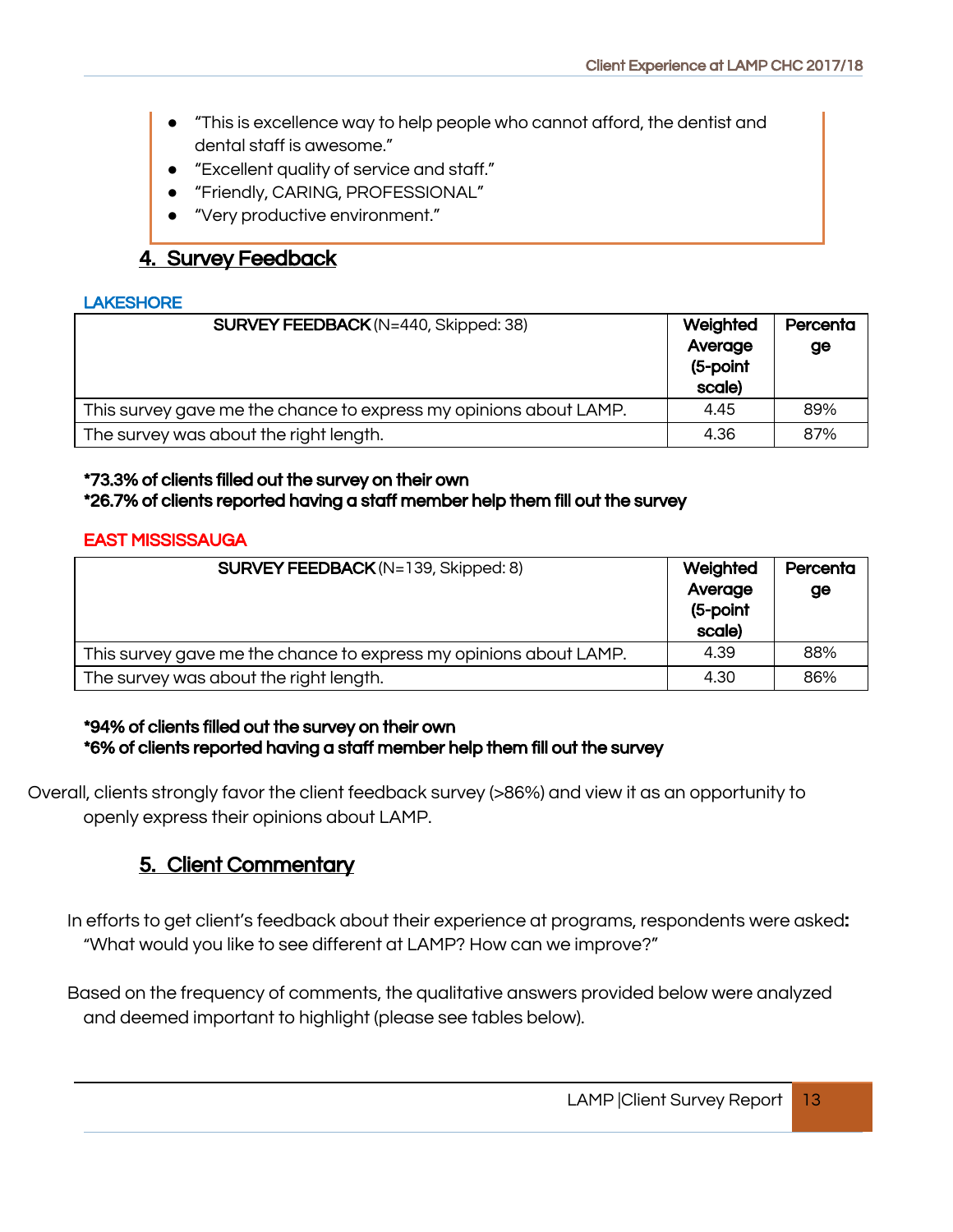#### **LAKESHORE**

- "More recreation for adult -bus trips"
- "sensitivity training for your reception staff"
- "More mental health services"
- "Move harm reduction facility away from young children Hire competent staff Make sure reception informs clients about programs that are available instead of just handing out calendars and not talk about the programs"
- "Expand facilities"
- "Time change and appointments should be easily available"
- "Put hours of service on web site for different programs"
- "Please have more programs for seniors."
- "more software and training programs."
- "T-Shirt designing Program, Graphic designs and more creative programs like painting"
- "More family physicians"
- " Knowledgable person for care for special needs individual Wishes there was a program for special needs(developmental disabilities)"
- " I believe there would be mores health practitioners. I always have to wait at my appointment time.Extender health care services would be intiduced (massage, physio) Foot care Clinic is impossible to take an appointment , no time available for"
- "Safe injection site and should inform community about it. Found needles around the area."
- "LGBT PARENTING GROUPS"
- "The healthy sex clinic come back. Physiotherapy on the site."
- "Is there some notification or email list for special events?"

- "Shorter waiting time for the appointments"
- "Open a dental program for people that don't have private insurance, and people who have chronic diseases for regular dental checkup."
- "I hope too see more types of service especially."
- "I would like to be informed of other services offered here"
- "Another secretary to help the already wonderful secretary"
- "I think LAMP need more location"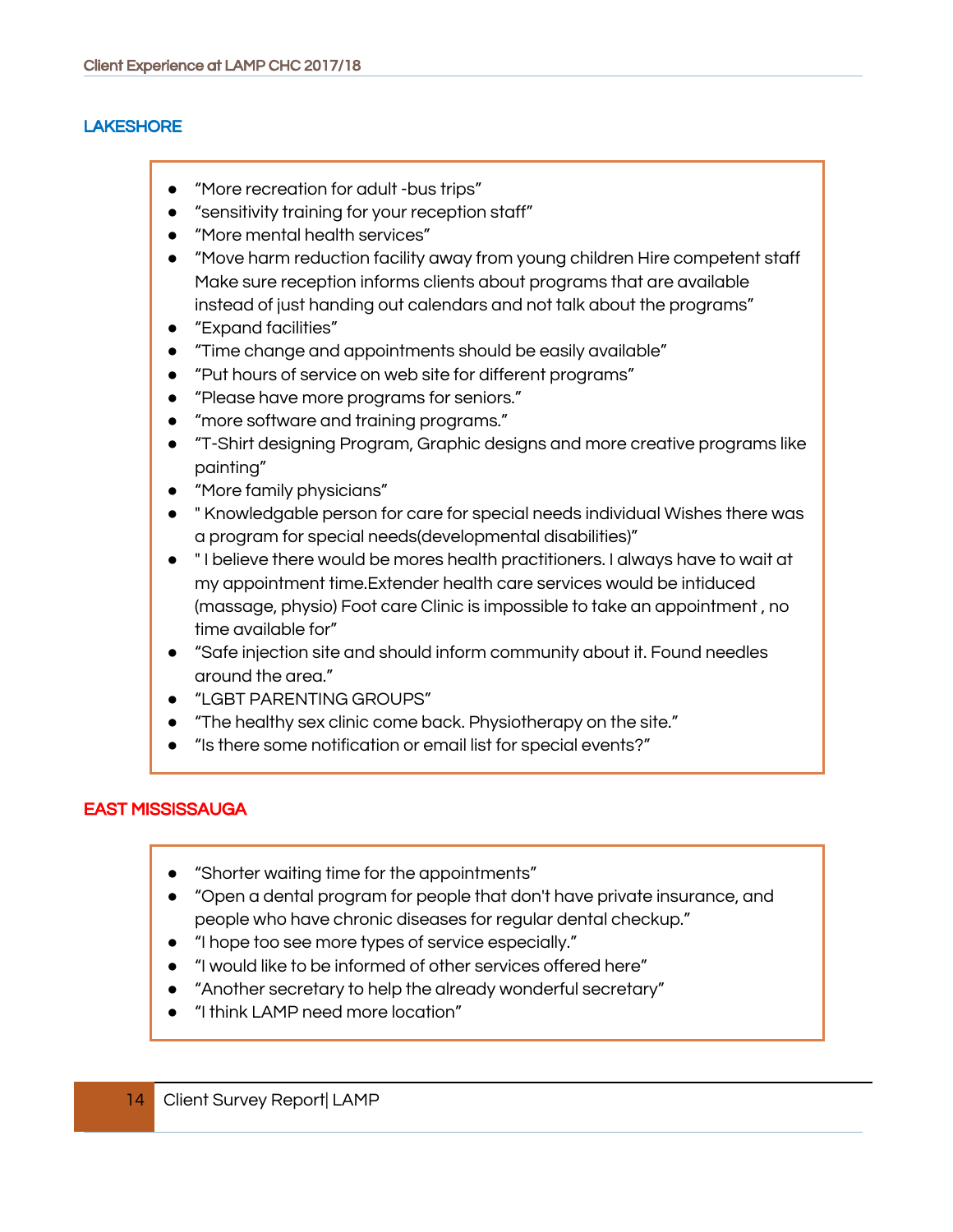#### Lessons Learned and Recommendations

From the results presented, there are multiple areas of improvement to increase access to services/programs and to mitigate some of the barriers clients are experiencing. Below are a few key recommendations from the findings:

- 1. Marketing other programs/services to clients and informing clients of LAMP's mandate;
- 2. Providing further support to assist clients in connecting to other programs/services at LAMP or in the community;
- 3. Provide staff with specialized training to better respond to clients' mental health needs; and
- 4. Increased client engagement.

Other suggestions made by clients to improve services included:

- 1. More translation services available at the East Mississauga site;
- 2. Encourage reception staff to spread awareness of the different programming/services offered at LAMP;
- 3. Offer more senior programming at the Lakeshore site;
- 4. Offer a variety of recreational programs;
- 5. Update the website to reflect various program hours; and
- 6. Offer LGBTQ-focused programming at the Lakeshore site.

#### Plan

#### **What we do with the results:**

**The results of this survey will be used in the planning and evaluation of the services provided at LAMP in an effort to improve how we serve our community. Individual programs will analyse results, both quantitative and qualitative, to inform areas of improvement. We intend to communicate results to the public via our website, posters, and our annual report.**

#### **Limitations**

There were prominent constraints with being able to obtain feedback from clients who chose to terminate accessing our program/services. Also, some clients chose to skip questions which resulted in many missed responses, emphasis on selecting "Not Applicable" or "Do Not Know" to improve data quality will be made in the next round of data collection and the survey design will be updated to mitigate this.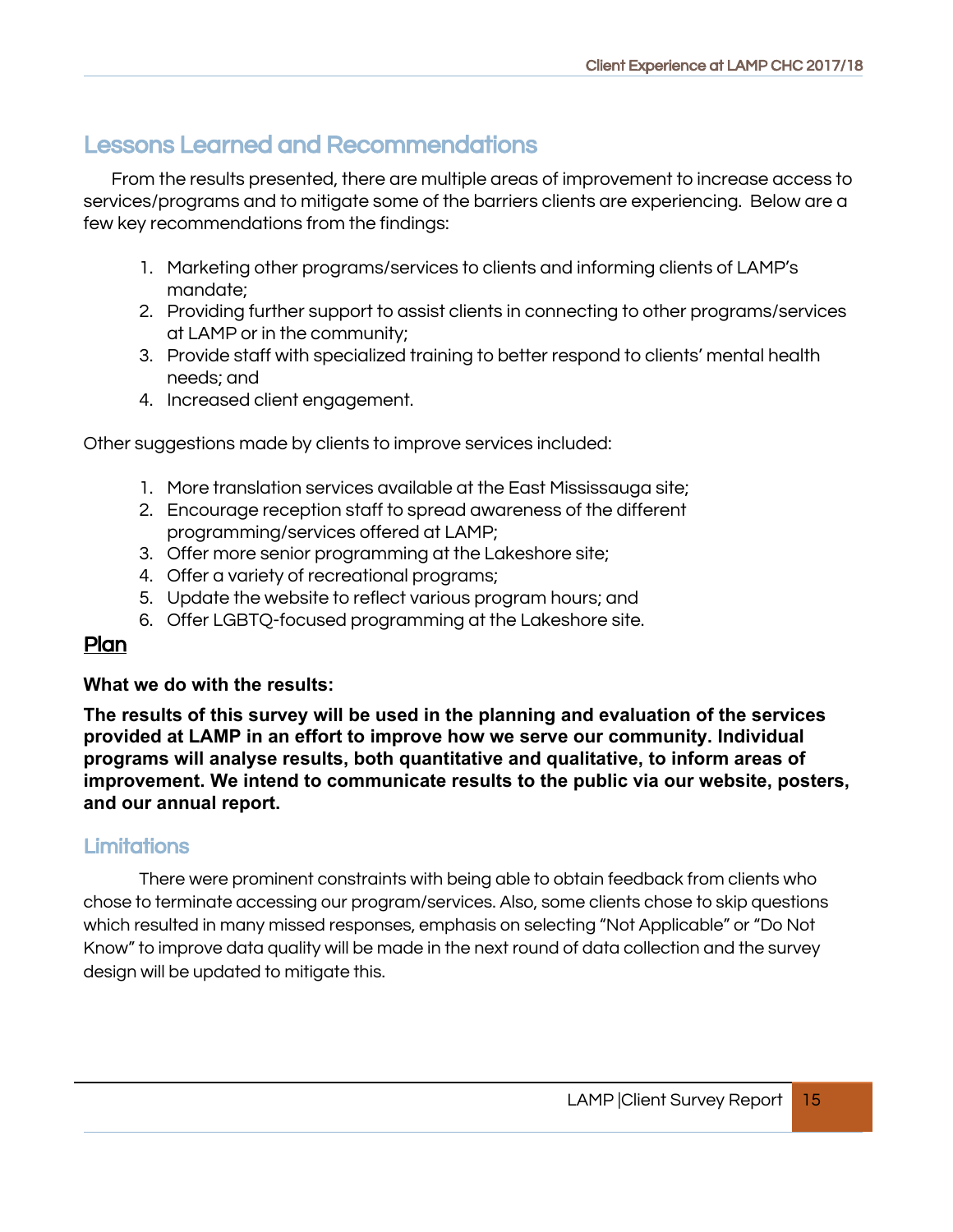Some of the disadvantages with convenience sampling include the possibility of selection bias and a high degree of sampling errors, however for the purpose of this evaluation, convenience sampling worked best to obtain general feedback from clients.

## APPENDICES:

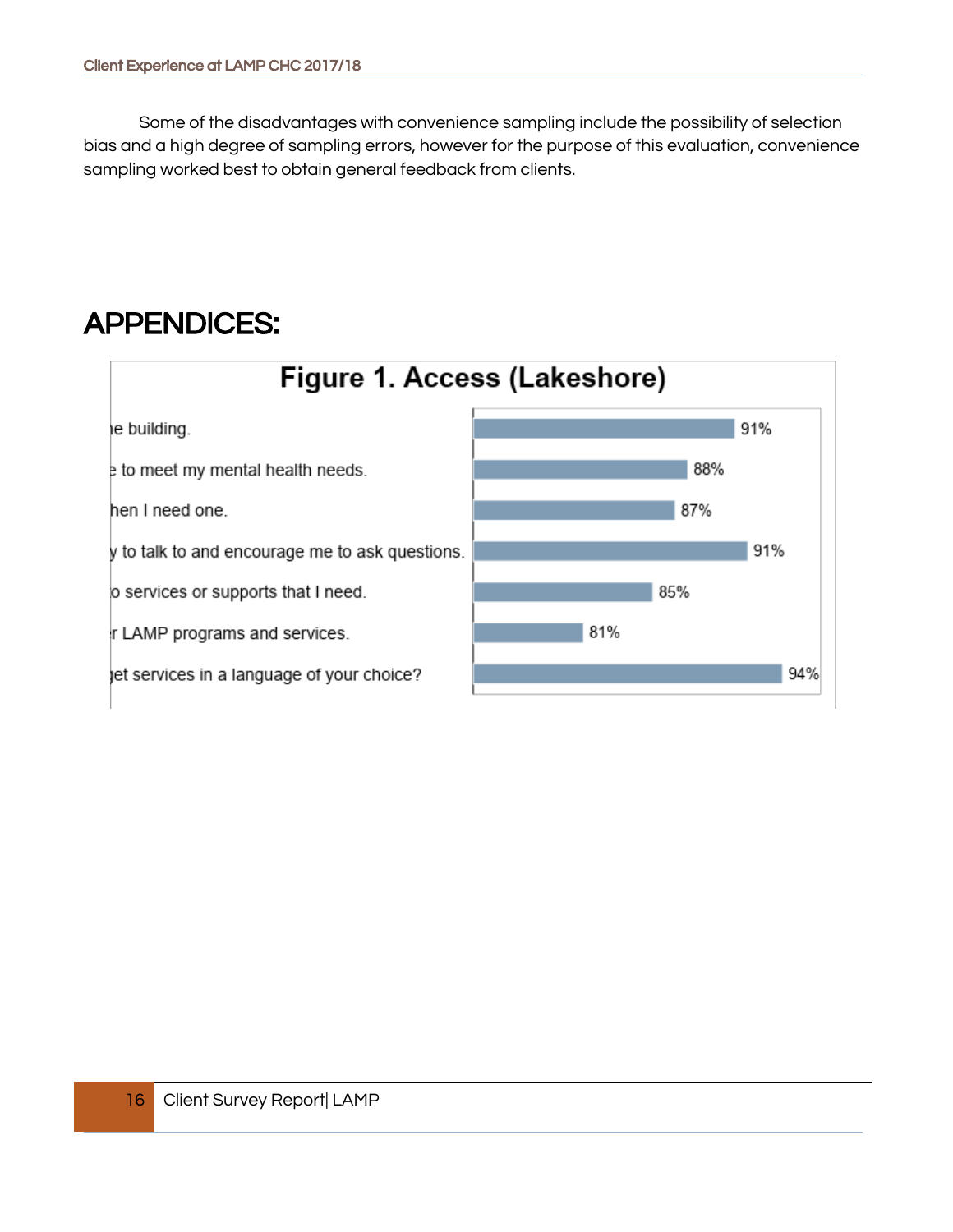

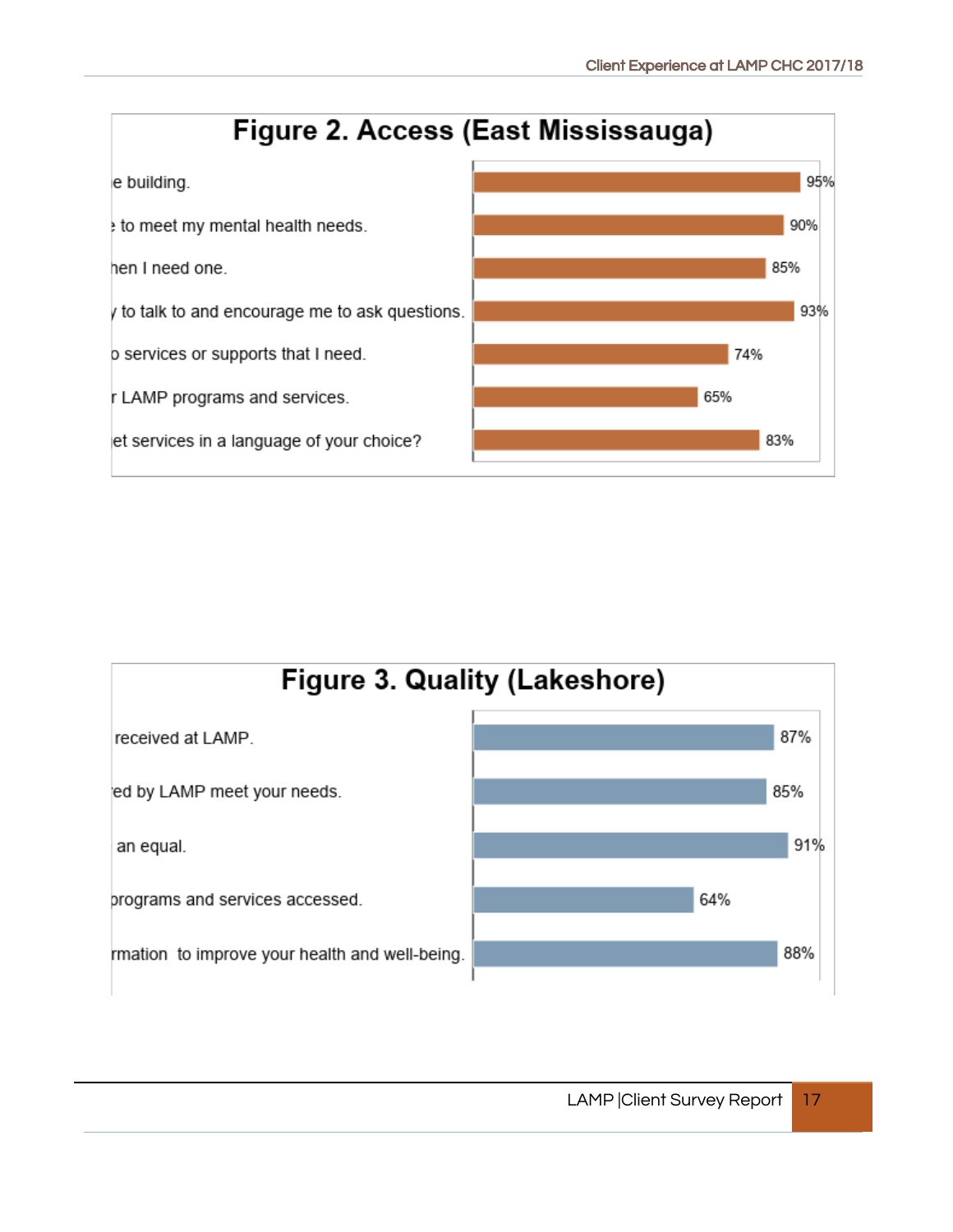

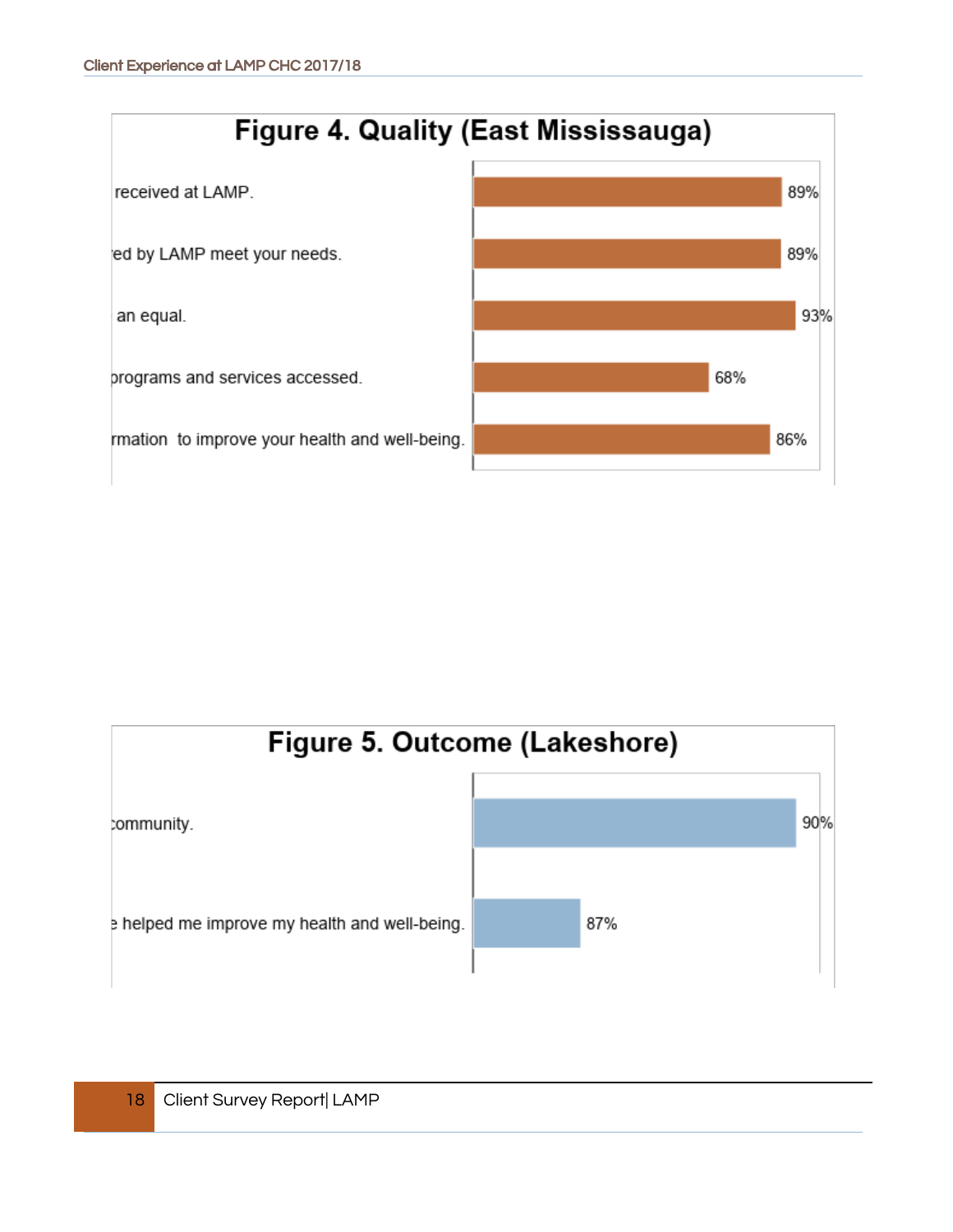